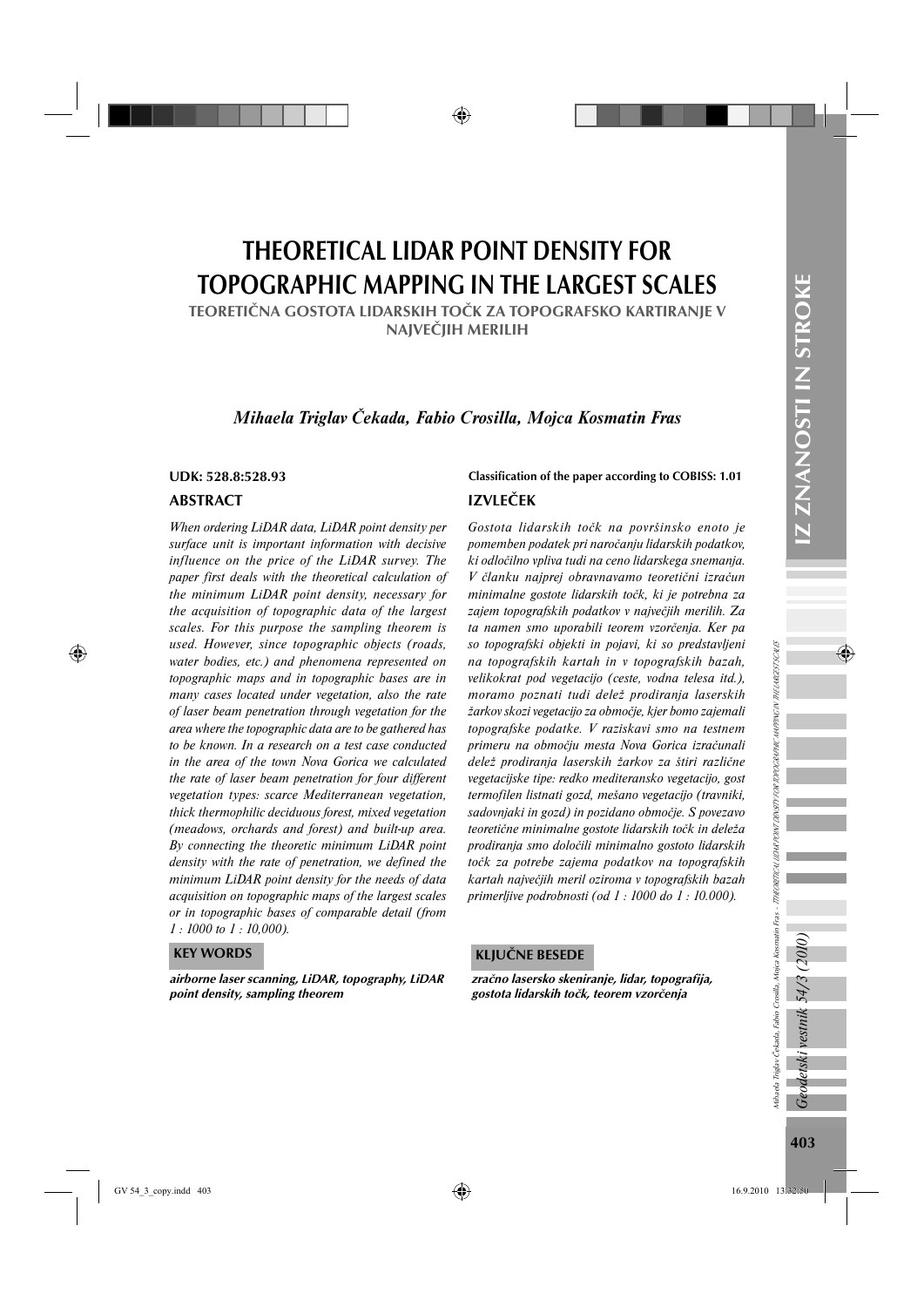# 1 INTRODUCTION

Lately the technology of laser scanning has importantly affected the principles of spatial acquisition of topographic and other physical data about the environment (Shan and Toth, 2009). Laser scanning is in the widest sense divided into airborne laser scanning, terrestrial laser scanning and short range laser scanning (Kraus, 2007). For laser scanning frequently the synonym expression LiDAR survey or short LiDAR is used. The term derives from the English description of the technology, i.e. light detection and ranging or LiDAR. The paper deals with airborne laser scanning, for which the short term LiDAR is used.

The main results of airborne LiDAR survey are clouds of georeferenced points containing data on the reflection order and the intensity of the returned pulse. To collect or later cartographically present topographic contents from the LiDAR point cloud, the recognition of individual objects and phenomena and the definition of the edges between them (i.e. edges defined by buildings, roads, etc.) are required. The precision in the definition of edges depends among others also on the LiDAR point density per surface unit. The paper describes the research, where the optimum LiDAR point density was defined theoretically and empirically for the purposes of topographic mapping of the largest scales.

Although today the data are acquired and processed in the digital form, the same graphical scales as those in the analogue time of cartography are still applicable for the definition of the level of accuracy and the details of the data base. The map scale thus defines the geometrical accuracy of data, based on which also the necessary positional accuracy can be determined.

For clarity reasons, the following definitions of several terms used in the paper are given. Positional accuracy of spatial data is an element of quality that defines the level of agreement between the survey results and the actual value. The term precision stands for the level of the scatter in results around the mean value and it is normally expressed with standard deviation. Accurate survey is at the same time true as well as precise.

Overall positional accuracy of data in the map is the result of survey accuracy and the accuracy of drawing the data in the map. Overall positional accuracy of data can be named geometrical accuracy of the map as well (Maling, 1989).



*Figure 1. Final product determines the parameters of LiDAR survey.*

**Geodetski vestnik 54/3 (2010)**<br><sub>Mihaela Tiglav Čekada, Fabio Crosilla, Mojca Kosmali</sub>

Mihaela Triglav Čekada, Fabio Crosilla, Mojca Kosmatin Fras - TTHEORETICAL LIDAR POINT DENSITY FOR TOPOGRAPHIC MAPPING IN THE LARGEST SCALES

matin Fras - TTHEORETICAL LIDAR PONT DENSITY FOR TOPOGRAPHIC MAPPING IN THELARCEST SCHLES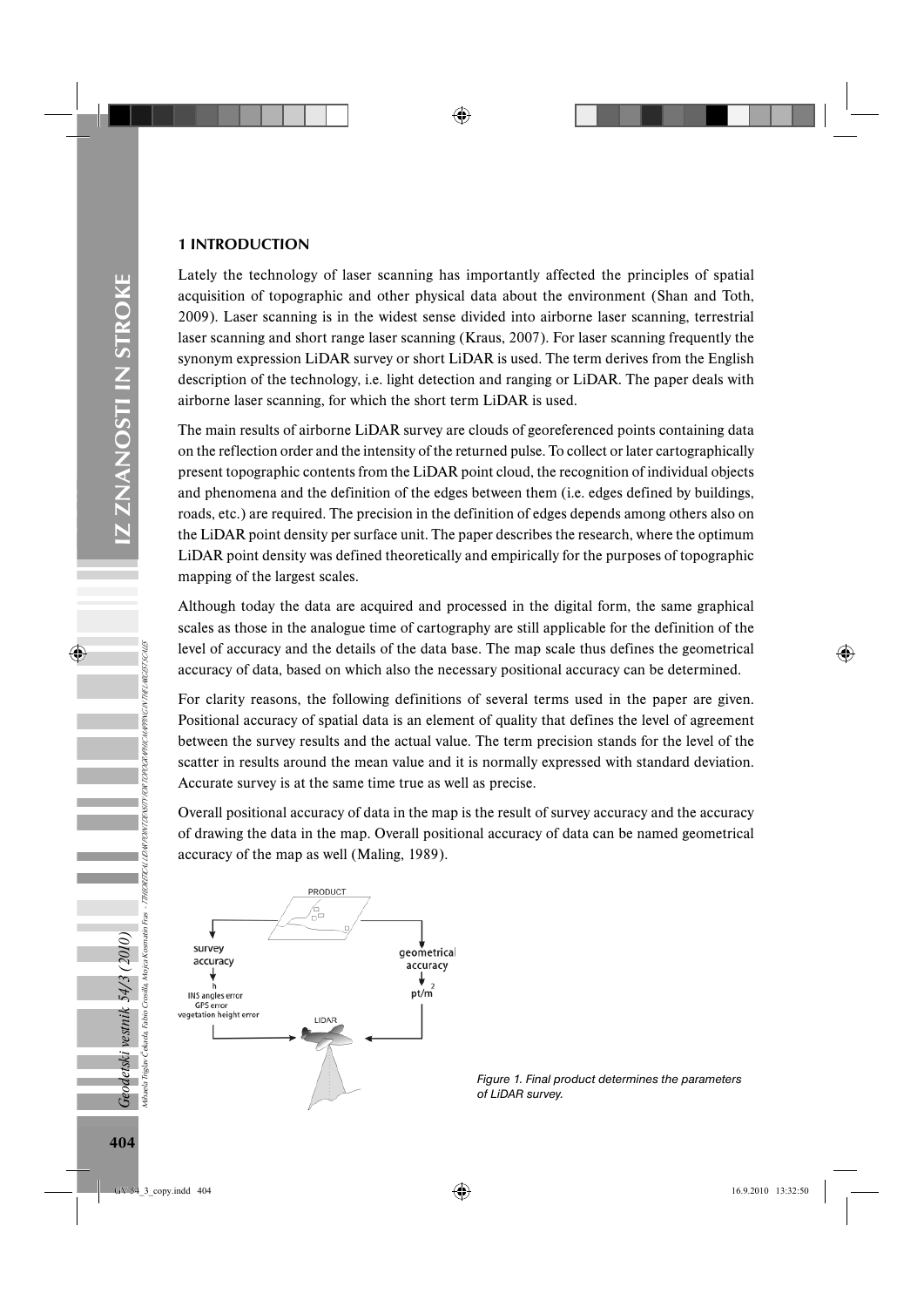Preliminary (a priori) positional accuracy of LiDAR survey can be determined before the survey based on a simplified error model (Triglav-Čekada et al., 2009) (Figure 1). On the other hand, empirical (a posteriori) positional accuracy can be determined by taking into account rigorous error models (Schenk, 2001; Beinat and Crosilla, 2002; Friess, 2006; Skaloud and Lichti, 2006) or by conducting subsequent control survey (Crosilla et al., 2005). For the positional accuracy of LiDAR points before transformations among different coordinate systems, a general estimation of planimetric accuracy in the size of several decimetres and of height accuracy of about 1 decimetre can be given, as described by Maas (2003). When using low-flying (500 m - 800 m) LiDAR surveying systems with more precise inertial navigation systems (INS), the average planimetric accuracy can increase up to 1 decimetre (Triglav-Čekada et. al, 2009).

When focusing on data mapping, it appears that the smaller is the map scale, the larger is the influence of the survey accuracy, in our case LiDAR survey, on the total positional (geometrical) accuracy of the points in the map. This fact is the consequence of cartographic generalisation, due to which the positional accuracy of the presented data decreases compared to the originally acquired data.

The geometrical accuracy of a map is limited with the graphical accuracy in the particular map scale. In the analogue time of cartography the smallest line thickness that can still be drawn on a map of a certain scale represented the graphical accuracy of a map. At the same time this is the dimension of the smallest objects that can still be presented in a map of a certain scale, or the smallest allowable distance between two graphical elements of map contents. These conditions of graphical element resolution, such as point size, line thickness, distances between lines, etc., are the main factors limiting the geometrical accuracy, especially for map scales up to 1 : 10,000, while for smaller scales the main influence comes once again from cartographic generalisation (simplification of lines, presentation of conditional signs, movements, etc.). The kind of LiDAR survey that still allows the mapping of previously defined geometrical accuracy or minimum size of acquired objects depends on the LiDAR point density per surface unit. The minimum LiDAR point density defines the possibility of recognising the shape of the object, determining the accuracy of the recognised shape and the possibility of separating two close-by objects from each other. These parameters also determine the completeness of the final product. The minimum LiDAR point density also influences the thematic accuracy, since the shape of the object tells a lot about the object class (e.g. distinguishing between buildings and pavements).

Before ordering a LiDAR survey it is very important to know the necessary LiDAR point density per surface unit, since larger LiDAR point density per surface unit also means longer duration of the survey and consequently higher price. The purpose of the present paper is to determine the optimum laser point density for topographic mapping of the largest scales (from 1 : 1000 to 1 : 10,000) or for establishing equivalent topographic bases of large details, based on theoretical assumptions and performed empirical research.

Initially, the smallest still satisfactory theoretical LiDAR point density per surface unit will be determined by taking into account the geometrical accuracy of a map. In practice, the theoretical still satisfactory laser point density shall be increased, since the objects to be recorded from Geodetski vestnik 54/3 (2010)

Mihaela Triglav Čekada, Fabio Crosilla, Mojca Kosmatin Fras - TTHEORETICAL LIDAR POINT DENSITY FOR TOPOGRAPHIC MAPPING IN THE LARGEST SCALES

ulhaela Triglav Čekada, Fabio Crosilla, Mojca Kosmatin Fras - *TTHEORETICAL LIDAR PONT DENSTRY RA TOPOGRAPHK NAPINC NTHE VAREST SCALE*S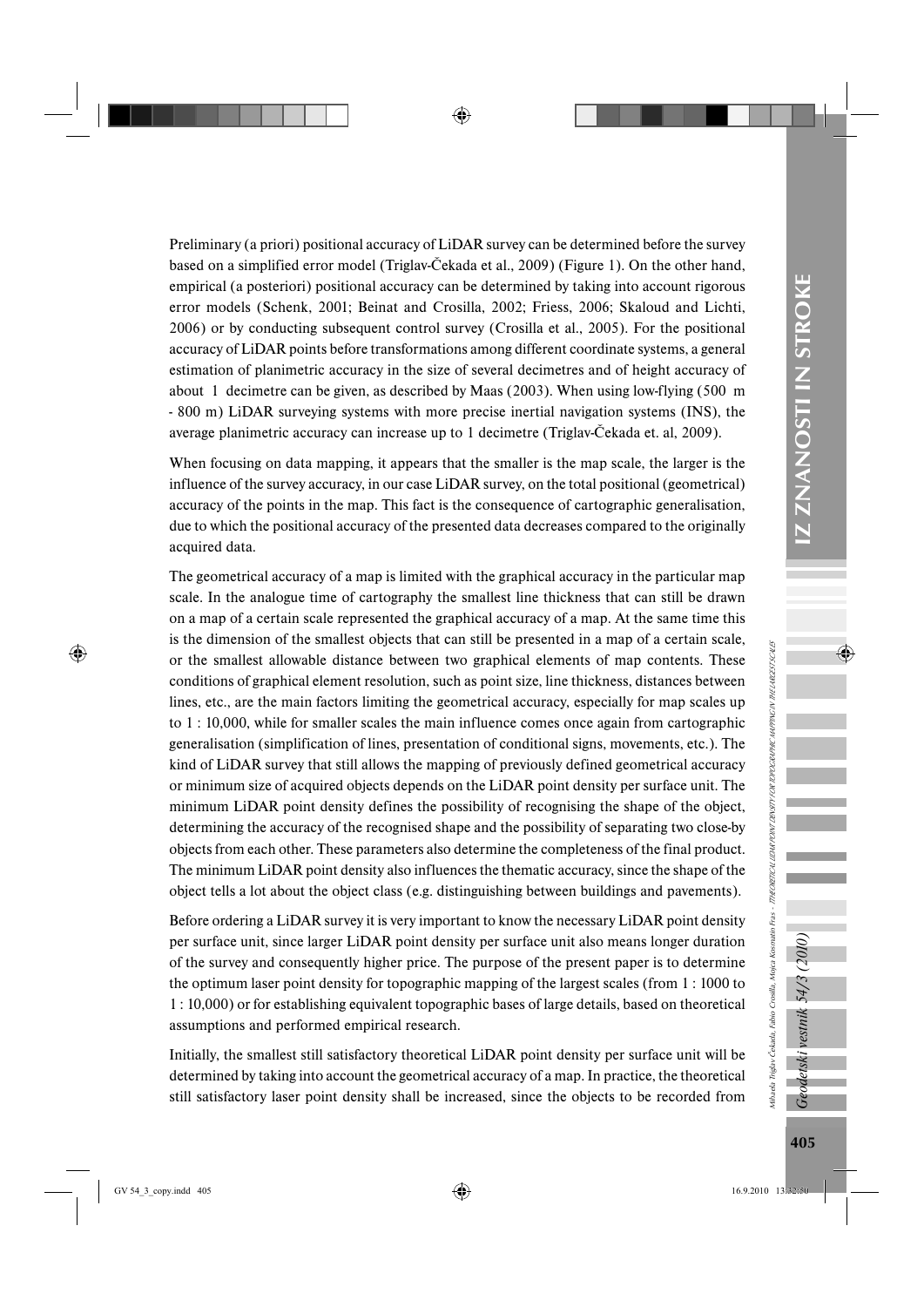laser data are frequently covered by various types of vegetation. This is especially true when microtopography (detailed digital relief models), covered by thick forest, is to be recorded. In such cases LiDAR survey shall be used with considerably larger LiDAR point density per surface unit (Reutebuch et al., 2003). The percentage of laser beams penetrating to a specific height class (e.g. ground), is defined with the rate of laser beam penetration. The rate of laser beam penetration depends on the vegetation type (vegetation density and sort). Vegetation sorts also determine when to expect larger rate of single reflections (reflections only from tree tops), which can help define the vegetation sorts (Moffiet et al., 2005). When the rate of laser beam penetration through vegetation is very small, also the automatic classification of the LiDAR point cloud to height classes becomes unreliable (Forlani and Nardinocchi, 2007).

In a test LiDAR point cloud with the average density between 15 and 20 points/ $m^2$  the rate of penetration for four different vegetation types was defined. By taking into account the theoretically smallest LiDAR point densities compared to the geometrical accuracy of a product and to the rate of beam penetration, the research defined the optimum laser point density for topographic maps of the scales from 1 : 1000 to 1 : 10,000 or for the bases of comparable detail.

## 2 TOPOGRAPHIC MAPS OF THE LARGEST SCALES IN SLOVENIA

For local spatial planning (municipal spatial plans and municipal detailed spatial plans) local communities (municipalities) in Slovenia mainly use maps of the scales from 1 : 1000 to 1 : 10,000. With the Spatial Planning Act (Official Gazette of RS 33/2007) geodetic maps started to prevail as primary topographic base for spatial planning, thus replacing the previously used topographic and combined cadastral maps. Geodetic map is a presentation of physical structures and phenomena on the earth surface and below it in reduced scale according to topographic rules. The presented contents, their completeness, detail and precision depend on the purpose of use of geodetic map (Rules on geodetic map, 2004). In geodetic maps the topography is generally presented with the following layers: roads, railways, water bodies (streams, rivers and lakes), borders of different vegetation types, buildings, use of urban space (industrial, parking, other), contour lines and other.

In accordance with the Rules on the Symbols on Basic Topographic Maps (1982) the required graphical accuracy of the basic topographic maps in Slovenia was 0.13 mm. With the adoption of the Rules on geodetic map (2004) these rules are no longer valid, but the value of the required graphical accuracy can be used as limit value when determining the geometrical accuracy. Generally the graphical accuracy for different cartographic scales shall be better than 0.25 mm, with the average value of 0.2 mm (Maling, 1989). For example, in the scale of 1 : 1000 this average value of 0.2 mm represents 0.2 m in the field.

In Slovenia, the data for the elaboration and maintenance of topographical maps of the largest scales (scales 1 : 5000 and smaller) and of topographical contents of geodetic maps (scale 1 : 5000) are mainly acquired by photogrammetric stereorestitution (three-dimensional acquisition) from stereopairs of the Cyclical aerial survey (CAS) of Slovenia or vectorisation from orthophoto (two-dimensional acquisition). Maps of the scales less than 1 : 5000 are mainly

Geodetski vestnik 54/3 (2010) Fabio Crosilla.

Mihaela Triglav Čekada, Fabio Crosilla, Mojca Kosmatin Fras - TTHEORETICAL LIDAR POINT DENSITY FOR TOPOGRAPHIC MAPPING IN THE LARGEST SCALES

Fras - TTHEORETICAL LIDAR POINT DENSITY FOR TOPOGRAPHIC MAPPING IN THE LARCEST SCALES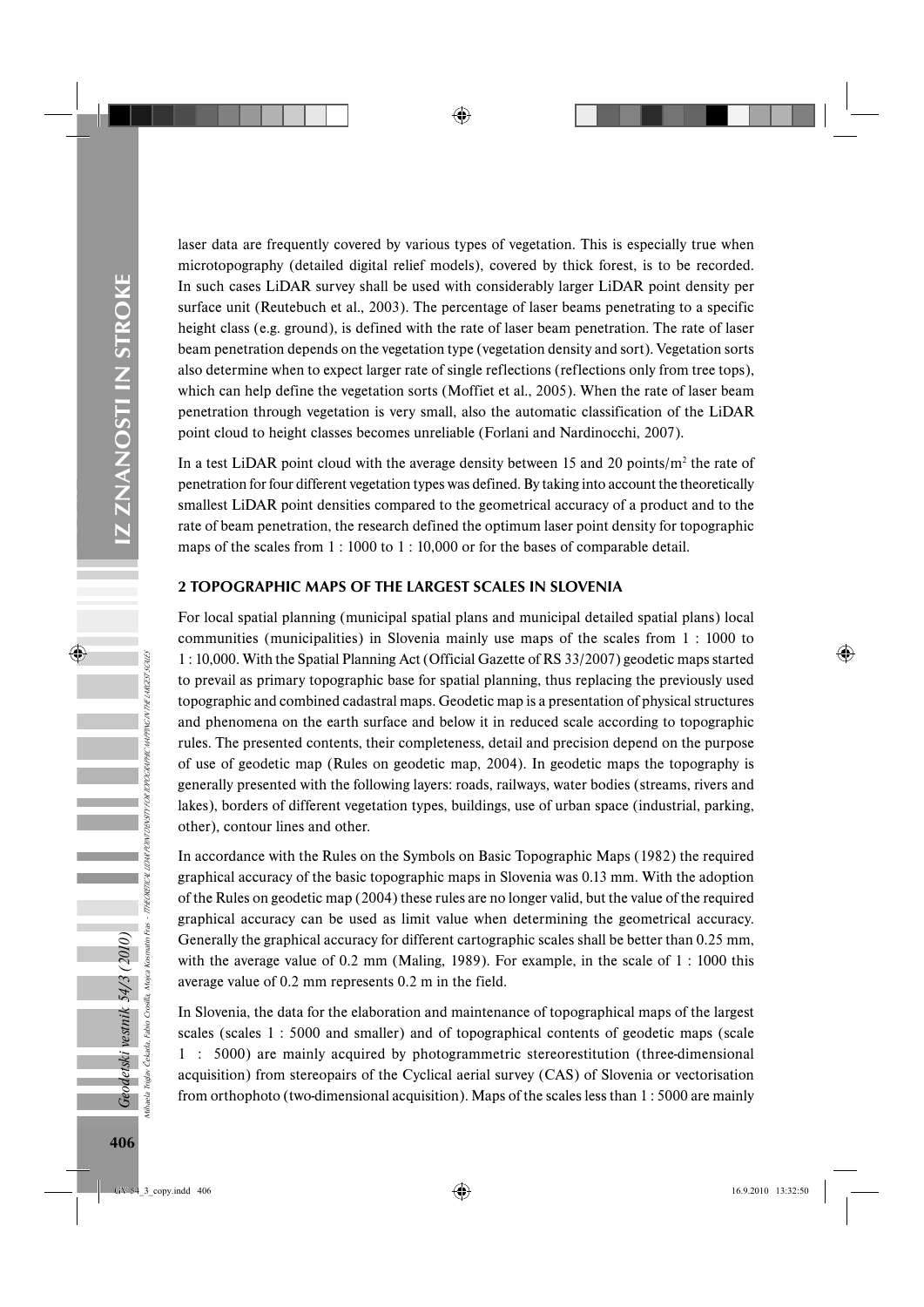IZ ZNANOSTI IN STROKE 407*Geodetski vestnik 54/3 (2010)* IZ ZNANOSTI IN STROKE

made by using terrestrial surveys. The LiDAR technology allows the acquisition of topographic data with great details and high accuracy. Thus it would be reasonable for Slovenia to include LiDAR data in the national system of acquisition and maintenance of topographic data. Figure 2A shows the diagram of the current methodology for the elaboration of geodetic maps of the scale 1 : 5000, and Figure 2B shows our proposal that also includes data from LiDAR survey as the source of data.



*Figure 2. Methodology of elaborating geodetic maps of the scale 1 : 5000: A) existing, B) proposed.*

We propose the following two options for the acquisition of topographic data:

- LiDAR data shall be used as the basic source for the acquisition of topographic data and shall thus replace the acquisition from CAS stereopairs.
- For data acquisition the combination of LiDAR data and orthophoto, made from simultaneous survey, shall be used, considering at the same time the height LiDAR data. The use of orthophoto simplifies the identification and distinction of objects in the LiDAR point cloud.

The LiDAR technology could also be included in the acquisition of land cadastre data by using the LiDAR data for recording the field situation and to control the correctness of the land cadastre presentation. Nevertheless, field work could not be completely avoided, since boundary stones should be signalised before the LiDAR survey to enable reliable identification in the point cloud (Triglav Čekada, 2010).

# 3 THEORETICALLY THE SMALLEST LASER POINT DENSITY

To determine theoretically the smallest laser point density that allows the recognition of topographic objects from LiDAR data, the sampling theorem will be used, known also as the Nyquist-Shannon theorem (Göpfert, 1987; Kraus, 2007). It originates from the information theory. We could also use some other theories, such as Modulation Transfer Function (MTF), which describes the efficiency of object reproduction to an image or a film (Atkins, 2007), or the scale-space theory, which describes the image in different scales through single-parameter family of smoothed images (Ali, 2009).

Geodetski vestnik 54/3

Mihaela Triglav Čekada, Fabio Crosilla, Mojca Kosmatin Fras - TTHEORETICAL LIDAR POINT DENSITY FOR TOPOGRAPHIC MAPPING IN THE LARGEST SCALES

uihaela Triglav Čekada, Fabio Crosilla, Mojca Kosmatin Fras - *TIHEORETICAL LIBAR PONT DENSITY FOR TOPOGRAPHIC MAPING MELARGST SCALES*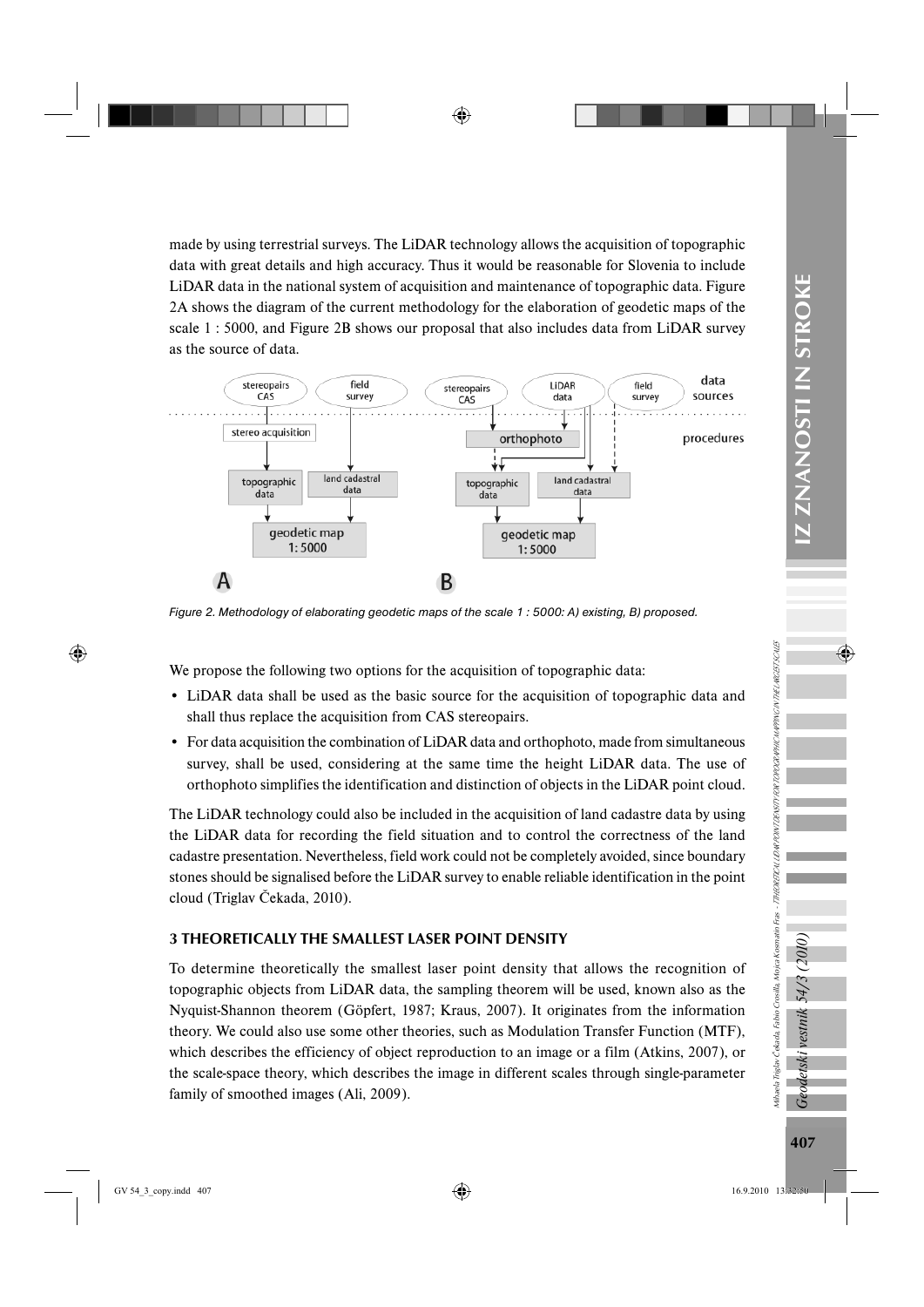The sampling theorem defines the procedure of sampling analogue (continuous) signal into discrete (step) form, while preserving important information throughout the transformation. Normally this principle is used to study analogue signals, such as audio and video records, but also the physical (topographic) reality can be studied in a similar way. The Nyquist-Shannon theorem says that the sampling (digitalisation) frequency of signal  $(f_s)$  shall be at least twice the highest frequency of the original (analogue) signal (*f max*), in order to allow satisfactory reconstruction of the original record from the sampled record (Equation 1). The minimum frequency for still satisfactory sampling is also called the Nyquist frequency  $(f_N = 2 f_{max})$  according to its author Harry Nyquist, who first discovered the rules and published them in 1928. In 1949 the theorem was formally confirmed and extended by Claude E. Shannon.



*Figure 3. An example of signal sampling (the original signal is represented with full line, the sampled signal with dotted line).* 

Geodetski vestnik 54/3 (2010)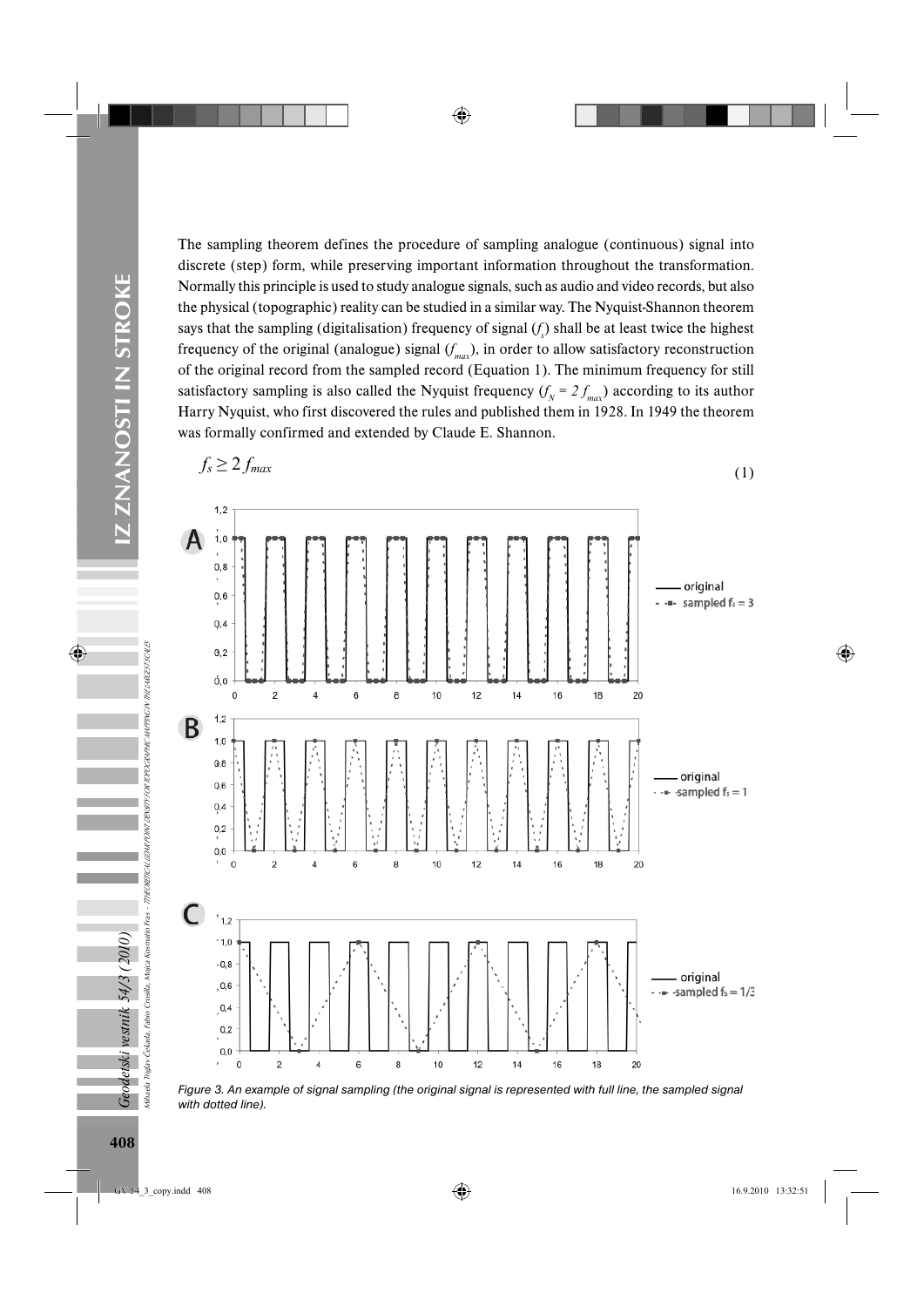The easiest way to illustrate the principle of the sampling theorem is to use an example. Figure 3 presents continuous signal and the sampling of this signal with different frequencies. In Figure 3A this phenomenon is discretized with the sampling frequency, which is triple value of the Nyquist frequency. In Figure 3B the phenomenon is discretized with the Nyquist frequency, and in Figure 3C with one third of the Nyquist frequency. It can be noticed that changes in the signal can be detected by frequencies equal to or larger than the Nyquist frequency (cases A and B). If frequencies larger than the Nyquist frequency were used, even more details of the signal could be recognised (case A).

Figure 4 shows how the sampling principle can be applied in digital images with grid form and defined spatial resolution (in two dimensions of the space). If the smallest size of the object in nature, to be presented in an image, equals 1 m, it has to be photographed with spatial pixel resolution of the most 0.5 m in nature. As already mentioned, the smallest dimension of the object to allow representation in a map is defined with the geometrical accuracy of the map. In order to achieve the graphical accuracy of 0.2 mm in the scale of 1 : 5000, which represents the geometrical accuracy of the map of 1 m, the basic source for the acquisition shall be aerial image with the spatial resolution of the most 0.5 m.



*Figure 4. Two-dimensional principle of the Nyquist frequency, applied to a digital image.*

The same principle can be used for the LiDAR data. In the theoretical derivation it is first assumed that all LiDAR points reach the ground, that they are not dispersed through various heights, and that they are equally distributed (LiDAR points in the cloud are actually randomly distributed, but their average density per space unit can be calculated). To satisfy the geometrical accuracy of 1 m, the largest still acceptable distance between two points according to the Nyquist frequency has to be determined as 0.5 m, which is achieved with the density of 4 LiDAR points/ $m^2$  (Figure 5A). As can be seen in Figure 5, for the correct calculation of the point density the corner points shall be distributed among four squares of size  $1 \text{ m}^2$  and the edge points between two squares of size  $1 \text{ m}^2$ .

Theoretically the smallest LiDAR point density per surface unit  $\rho_t$  expressed in the number of points/ $m<sup>2</sup>$  and the geometrical accuracy GA of the map (defined in metres) are connected by the following equation (2):

$$
\rho_t = \frac{1}{\left(GA/2\right)^2} \tag{2}
$$

Geodetski vestnik 54/3 (2010)

Mihaela Triglav Čekada, Fabio Crosilla, Mojca Kosmatin Fras - TTHEORETICAL LIDAR POINT DENSITY FOR TOPOGRAPHIC MAPPING IN THE LARGEST SCALES

ulhaela Triglav Čekada, Fabio Crosilla, Mojca Kosmatin Fras - *TirkDRETICAL ILBARDINT DROSOR TOROGRAPHIC MAPPNGN THEL MCEST SCALES*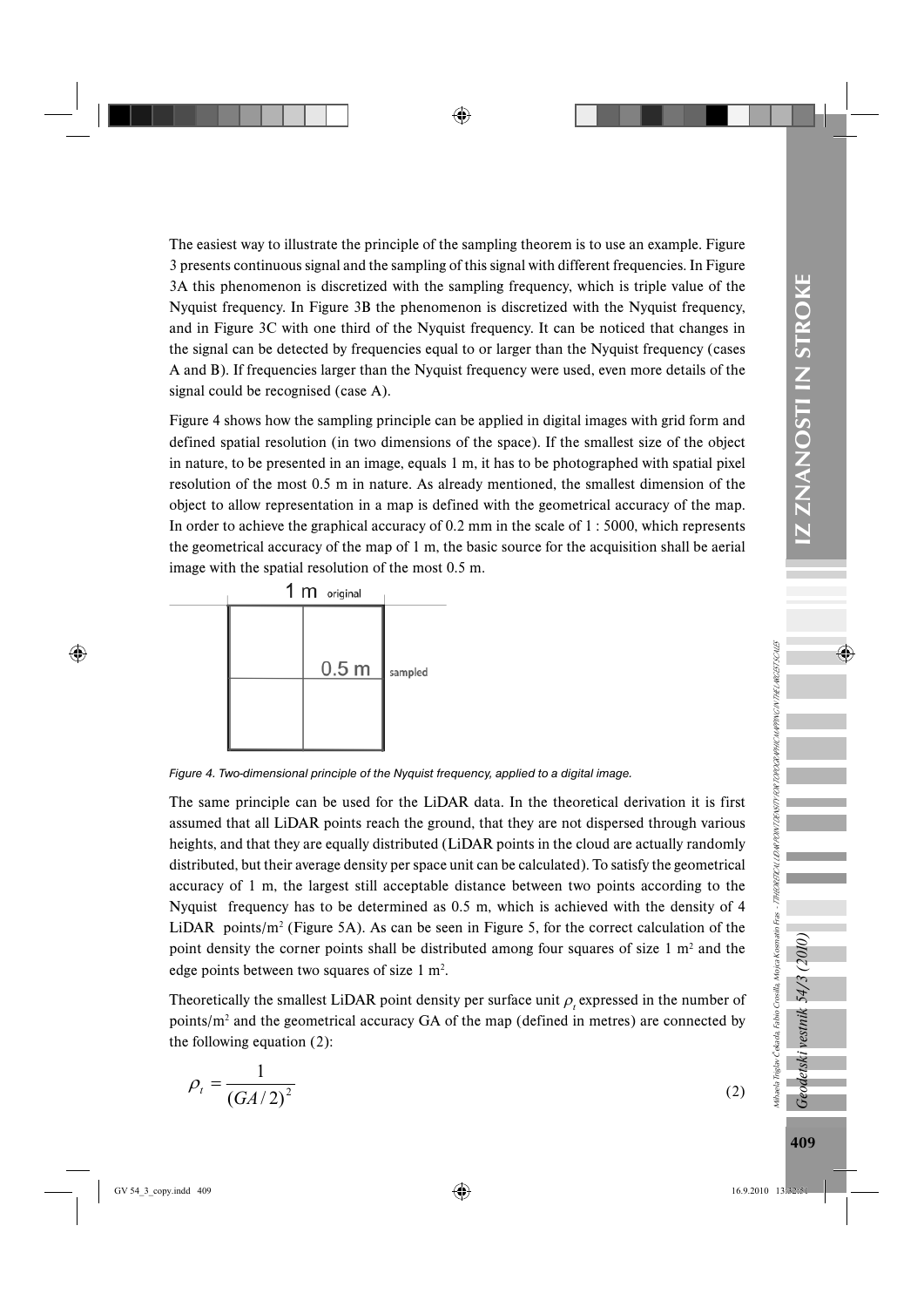For example: with Equation 2 the smallest theoretical density for the graphical accuracy of 0.13 mm in the map scale  $1:5000$  (rounded) 10 LiDAR points/m<sup>2</sup> (Figure 5B) is calculated. For the map scale 1:1000 with the geometrical accuracy of 0.2 m (Figure 5C), the minimum necessary density of 100 LiDAR points/ $m^2$  is obtained. For such point densities LiDAR becomes uneconomical, which is why we propose for these cases to replace it with terrestrial laser scanning, wherever practicable (by oblique survey).



*Figure 5. Two-dimensional principle of the Nyquist frequency, applied to LiDAR points.* 

With Equation 2 also the smallest LiDAR point density that allows the presentation of the object of the smallest dimensions in a map of a certain scale can be defined. In Equation 2 the geometrical accuracy GA is replaced with the smallest dimension still representable on the map.

In Figure 6 different densities of LiDAR data are presented as example, together with digital model of relief and three-dimensional models of single family houses. In Figure 6A with the original density of 20 points/ $m<sup>2</sup>$ , specific patterns can be seen in the point cloud, representing medium high vegetation. Figure 6B shows the density of 10 points/ $m^2$ . Figure 6C, which shows a point cloud reduced to the density of 1 point/ $m^2$ , there appears a problem. The roof edges cannot be determined from such thin point cloud. The presented three-dimensional buildings were made from the original point cloud with the density of 20 points/ $m^2$ .



*Figure 6. Examples of different LiDAR point densities: A) 20 points/m2, B) 10 points/m2 and C) 1 point/m2.*

Mihaela Triglav Čekada, Fabio Crosilla, Mojca Kosmatin Fras - TTHEORETICAL LIDAR POINT DENSITY FOR TOPOGRAPHIC MAPPING IN THE LARGEST SCALES

.<br>Triglav Čekada, Fabio Crosilla, Mojca Kosmatin Fras - *ThitORETICAL.* 

Geodetski vestnik 54/3 (2010)<br><sup>dinala tridav česeta tabio</sup> crešla viniza komana

UDAR POINT DENSITY FOR TOPOGRAPHIC MAPPING IN THE LARGEST SCALES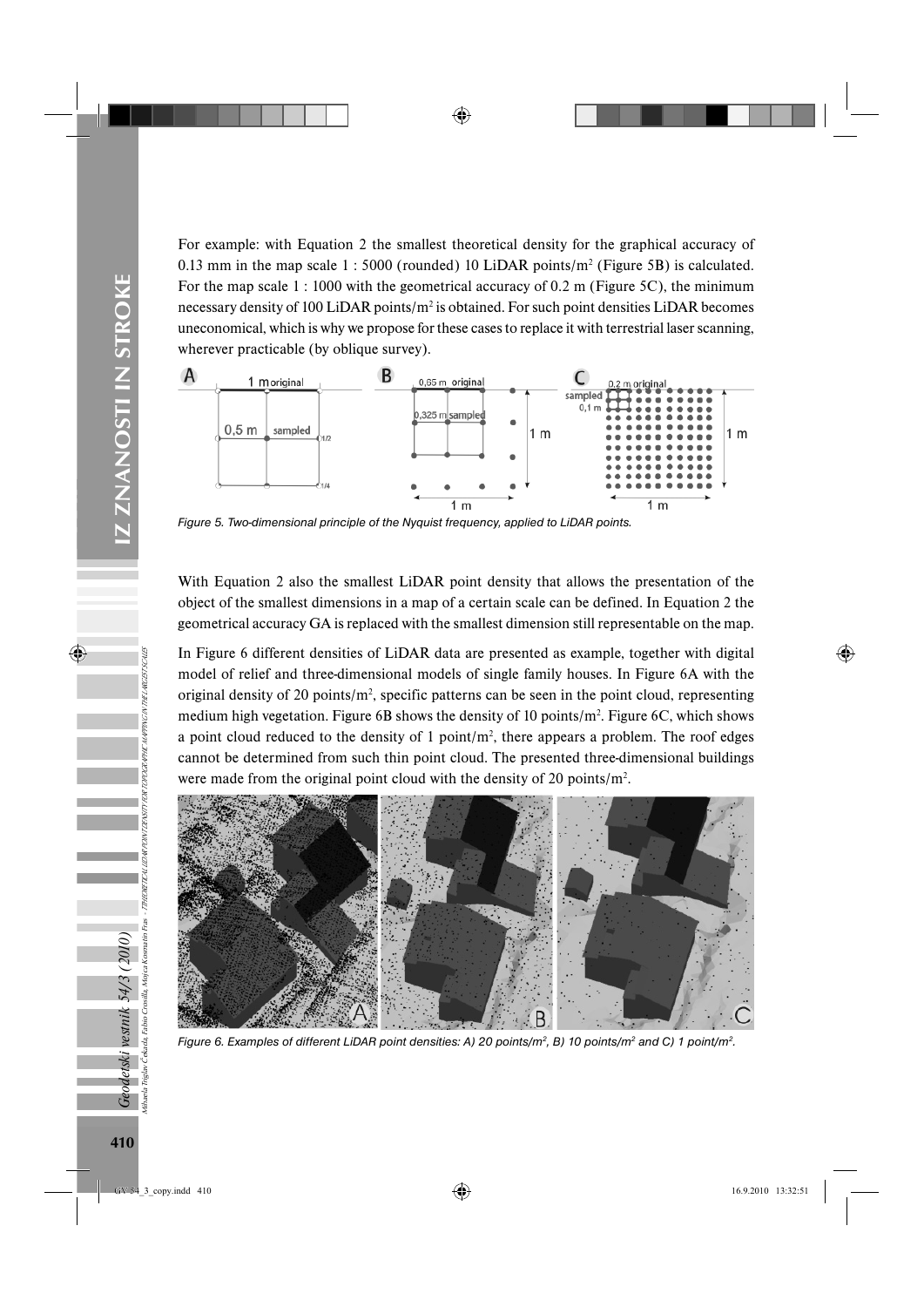# 4 DEFINITION OF LIDAR POINT DENSITY IN THE AREAS UNDER VEGETATION

In order to capture the details of objects hidden under vegetation (e.g. buildings under trees, roads in forests), the above defined theoretically the smallest LiDAR point density must be additionally increased. One of the possibilities is to order beside LiDAR survey also the required point density under vegetation for each vegetation type separately. However, for the planning of LiDAR survey it is easier to order the average LiDAR point density, as this allows easier control after the survey. Knowing the rate of laser beam penetration to the ground, also the smallest necessary and from the economical aspect optimum LiDAR point density is determined.

# 4.1 Test case

The test was performed in a LiDAR point cloud covering 20 ha, located in the area of Nova Gorica. For the acquisition the instrument ALTM3100 was used. The LiDAR survey was carried out in the beginning of the leaf season in early April 2006. We used the laser pulse frequency of 100 kHz and the average flight height of 1000 m above ground. The used INS system had the frequency of 200 Hz and the INS angle precision of 0.02° for the roll and pitch angles and 0.04° for the heading angle. The average density of the LiDAR point cloud was between 15 and  $20$  points/m<sup>2</sup>.

Using the software TerraScan, the point cloud was classified semiautomatically according to the height changes and the laser beam echo order into the following classes: ground (last echo), low vegetation (before last echo, height-wise closest to the class ground), medium vegetation (vegetation lower than 2 m), high vegetation (vegetation between 2 m and 30 m), buildings and errors.

# 4.2 Rate of laser beam penetration through vegetation

The rate of penetration was studied according to four vegetation types (Figure 7):

(1) scarce Mediterranean vegetation: bushes, thin deciduous trees; prevailing types: holm oak (Quercus ilex), pubescent oak (Quercus pubescens), hop hornbeam (Ostrya carpinifolia),

(2) thermophilic forests of mixed deciduous trees with thick complex of tree vegetation; prevailing types: mountain oak (Quercus petraea), field maple (Acer campestre), acacia (Robinia pseudoacacia), white birch (Carpinus betulus),

(3) mixed vegetation: meadows, orchards and forest,

(4) built-up areas: buildings with included decorative sorts of shrubs and tree nurseries.

For the first two vegetation types Figure 7 also shows the cross-section of the LiDAR point cloud, where it can be noticed that the vegetation types are well distinguishable.

For each vegetation type we calculated the total average LiDAR point density per surface unit and the average point densities in different classified laser point classes for 10 test areas. Each test area was 100 m x 100 m large. For the first three vegetation types the classified classes *buildings* and *errors* were combined in the class *other*. In this class the estimation of the share Mihaela Triglav Čekada, Fabio Crosilla, Mojca Kosmatin Fras - TTHEORETICAL LIDAR POINT DENSITY FOR TOPOGRAPHIC MAPPING IN THE LARGEST SCALES

Nihaela Triglav Čekada, Fabio Crosilla, Mojca Kosmatin Fras - *TTHEORETICAL LIDAR PONT DDNGR TOPOGRAPHK NAPING NTHE URCEST SCALE*S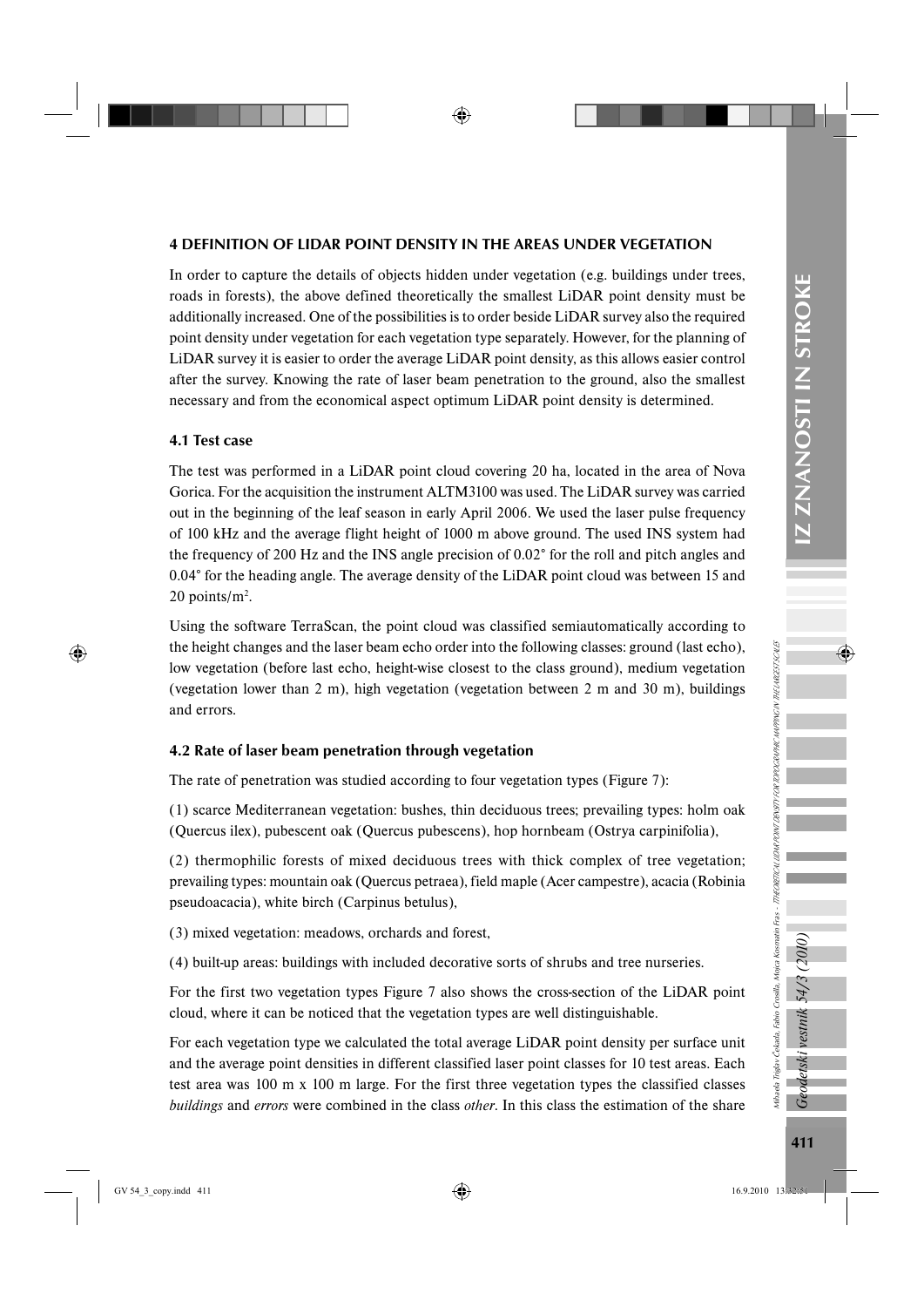of points which cannot be classified to any other class is given. For the fourth vegetation type (built-up areas) the class *buildings* becomes important, so we kept it as a separate class.

Since the used point cloud at the area of Nova Gorica is not of uniform point density per surface unit, the average measured point density was expressed in the relative value of the rate of penetration compared to the total point density. The total point density, which represents 100%, is the sum of all relative values of individual classified classes at the same test area. The relative rates of the laser beam penetration through vegetation are presented in Table 1, and the original point densities are described in Triglav-Čekada (2009).

| veg. | ground   | low      | medium.  | high        | buildings | other   |
|------|----------|----------|----------|-------------|-----------|---------|
| type |          | veg.     | veg.     | veg.        |           |         |
| (1)  | 9±3      | $11\pm4$ | $25+4$   | $40+12$     |           | 15±9    |
| (2)  | $4\pm 2$ | $2+1$    | $9 + 4$  | $73+9$      |           | $12+9$  |
| (3)  | $20 + 9$ | $13+5$   | $17 + 4$ | $31 \pm 14$ |           | $19+10$ |
| (4)  | 19±5     | $15 + 4$ | $19+3$   | $18+3$      | 16+4      | $13+5$  |

*Table 1. Rate of laser beam penetration through vegetation with standard deviation expressed as % of all points per surface unit.*



*Figure 7. Typical cases of studied vegetation types.*

Geodetski vestnik 54/3 (2010)

Mihaela Triglav Čekada, Fabio Crosilla, Mojca Kosmatin Fras - TTHEORETICAL LIDAR POINT DENSITY FOR TOPOGRAPHIC MAPPING IN THE LARGEST SCALES

riglav Čekada, Fabio Crosilla, Mojca Kosmatin Fras - *ThEORETICAL UDAR PONT DENSITI F.RA TOPOGRAPHE NAPING NTHE VAREST SCALE*S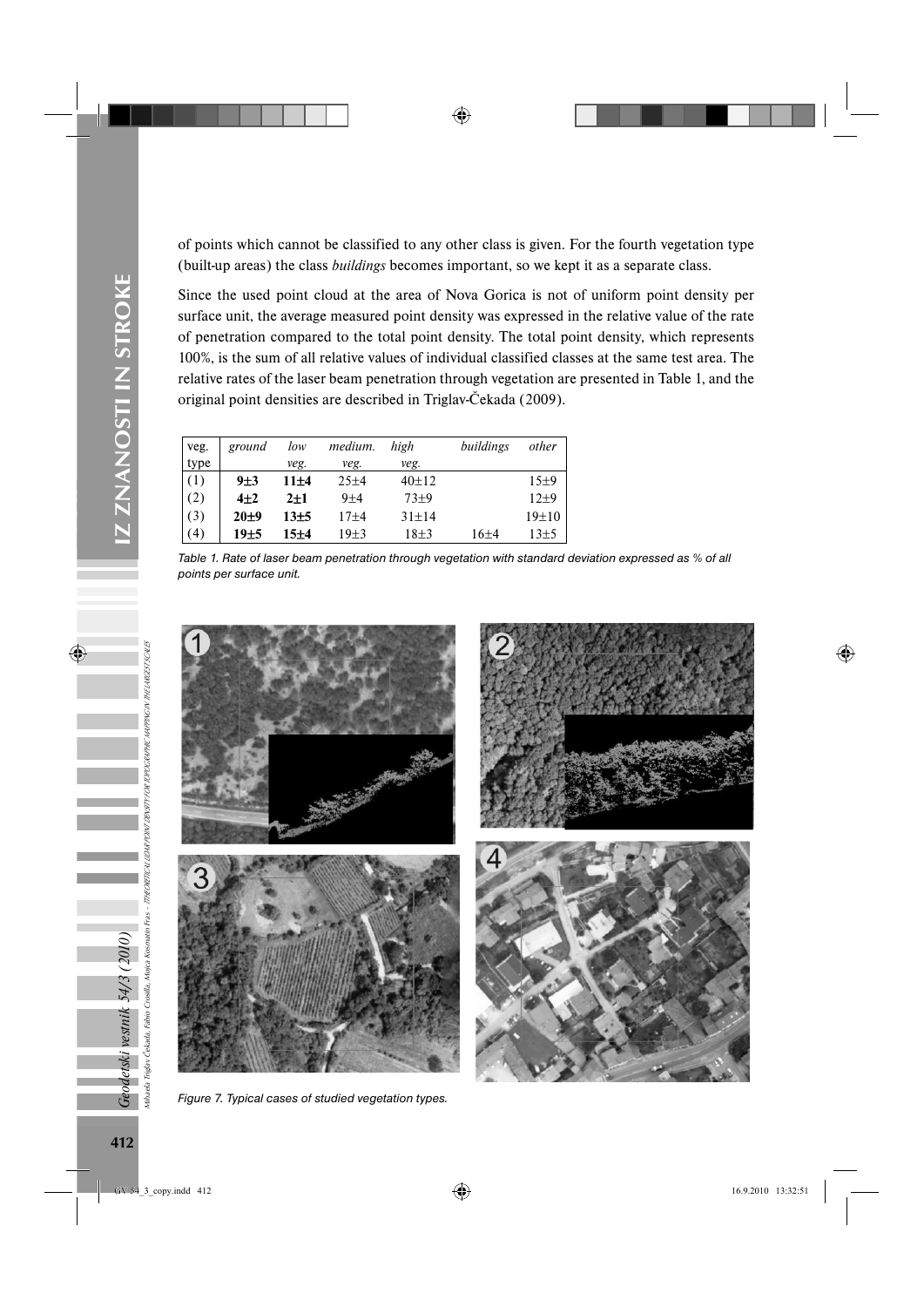Most of the detail that can be presented in topographic maps can be acquired from the classes *ground* and *low vegetation* (roads, paths, railways, water bodies, building shapes, relief shapes). For this reason these two classes are shown in Table 1 as bold. In the derivation of the final optimum point density the classes *ground* and *low vegetation* were combined in the class *combined ground*  (Table 2). For the vegetation type (3), mixed vegetation, 33 % of the points and for vegetation type (4), built-up area, 34 % of the points are in the class *combined ground*. For vegetation type (1), thin Mediterranean vegetation, 20 % of the points are in the class *combined ground*. The lowest penetration rate (6 %) in the class *combined ground* can be noticed in vegetation type (2), thermophilic forests of mixed deciduous trees, which was also expected.

# 4.3 Calculation of minimum LiDAR point density by taking into account the rate of laser beam penetration

The minimum laser point density per surface unit  $\rho_o$  can be calculated based on theoretically the smallest point density  $\rho_t$  and the rate of laser beam penetration through vegetation PR for the class *combined ground*, assuming that all points of one vegetation class are located at the same height. Thus, the optimum LiDAR point density is:

$$
\rho_o = \frac{\rho_i \cdot 100}{PR} = \frac{1}{(GA/2)^2} \cdot \frac{100}{PR}
$$
\n(3)

Table 2 presents the minimum laser point densities for the four tested vegetation types and two scales of topographic maps. The second column shows the penetration rates for the classified class *combined ground*. To calculate the optimum density, the graphical accuracy of 0.2 mm was used. For the topographic map in the scale of 1 : 5000 this graphical accuracy represents the geometrical accuracy (GA) of 1 m, which gives theoretically the smallest density  $\rho_t$  equalling 4 points/ $m^2$ . On the other hand, by using the penetration rate (Equation 3), for built-up area, mixed vegetation and thin Mediterranean vegetation the optimum point densities between 12 and 20 points/ $m<sup>2</sup>$  are obtained. Unfortunately, the majority of providers of LiDAR survey data consider the density of 20 points/ $m<sup>2</sup>$  as above-standard product, which also costs more.

The optimum point density in the scale of 1 : 1000 would grow from theoretically the smallest point density  $\rho_t$  of 100 points/m<sup>2</sup> to even larger unpractical value that would make it economically completely unjustified. For example, for the vegetation types mixed vegetation and built-up area the optimum point density is  $300$  points/ $m<sup>2</sup>$ . The largest LiDAR point density in Slovenia ordered within public tenders has been in the last few years around 30 points/ $m^2$ , used for making detailed flood studies. The use of LiDAR would be most economical for topographic mapping in the scale of 1:10,000 and smaller scales, since we need relatively low minimum point density.

| veg.             | combined      | 1:10,000 | 1:5000 |
|------------------|---------------|----------|--------|
| type             | ground $(PR)$ |          |        |
| $\left(1\right)$ | 20 %          |          | 20     |
| (2)              | 6 %           | 17       | 67     |
| (3)              | 33 %          |          | 12     |
|                  | 34 %          |          | 12     |

*Table 2. Proposed minimum LiDAR data density as the number of points/m2.*

Geodetski vestnik 54/3 (2010)

Mihaela Triglav Čekada, Fabio Crosilla, Mojca Kosmatin Fras - TTHEORETICAL LIDAR POINT DENSITY FOR TOPOGRAPHIC MAPPING IN THE LARGEST SCALES

Nihada Triglav Čekada, Fabio Crosilla, Mojca Kosmatin Fras - *TTHEORETICAL ILDAR PONT DENSEN TOPOGRAPHE NAPING NTHE VARCET SCALE*S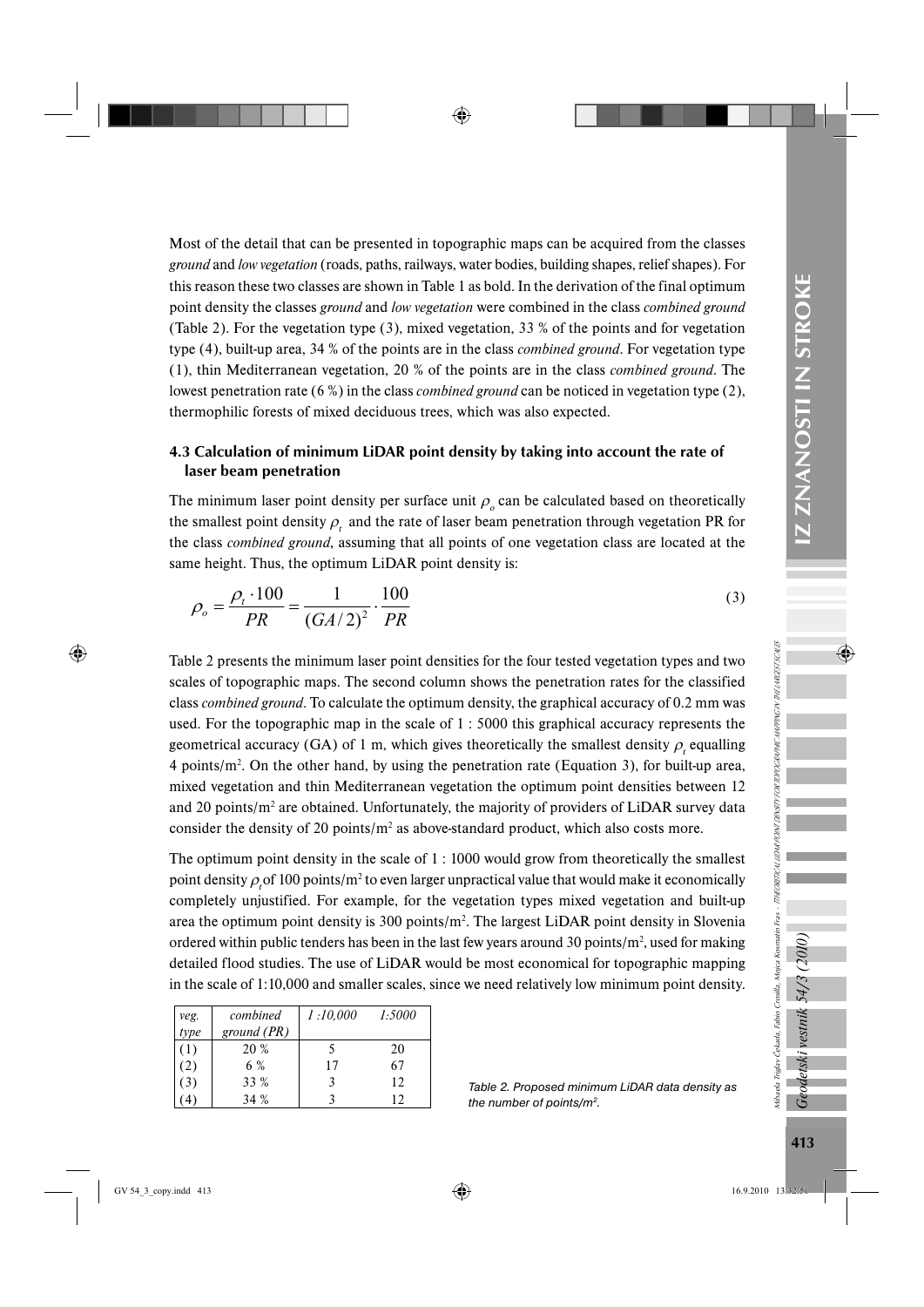Large differences in the rate of laser beam penetration for different vegetation types confirm the thesis that the calculation of optimum point density should not neglect the rate of laser beam penetration. The difference is especially noticeable between thermophilic forests of mixed deciduous trees, where the class *combined ground* achieves only 6 % of all LiDAR points, and built-up area, where 34 % LiDAR points achieve the same class.

# 5 CONCLUSION

Before ordering LiDAR survey, it is sensible to define the necessary LiDAR point density per surface unit necessary for the particular purpose of the use of LiDAR data. From the aspect of economy, the smallest still acceptable point density is the best, since the price of LiDAR survey generally increases with the LiDAR point density. The paper is limited to the study of data acquisition for the purpose of topographic mapping of the largest scales (from 1 : 1000 to 1 : 10,000). The acquired data shall above all agree with the geometrical accuracy of the topographic map of a certain scale or the positional accuracy of the topographic base of comparable details. To define theoretically the smallest laser point density that allows the acquisition of topographic contents, the Nyquist-Shannon sampling theorem was reasonably used and the equation for its calculation was given. On an example, the smallest theoretical LiDAR point density was calculated for maps of scales 1 : 5000 and 1 : 1000. For map of scale 1 : 5000 the minimum density of 10 LiDAR points/m2 , and for map of scale 1 : 1000 100 LiDAR points/ $m<sup>2</sup>$  are calculated. The latter value is very high and economically unjustified. However, since topographic elements (relief, roads, water bodies, etc.) lie often below vegetation, the theoretical LiDAR point density was extended also by taking into account the rate of laser beam penetration below the vegetation. In the test case in the area of Nova Gorica we defined the penetration rate for four vegetation types in leaf season: scarce Mediterranean vegetation, thick thermophilic deciduous trees, mixed vegetation and built-up area. Based on the obtained results of the empirical research, a proposal for the optimum LiDAR point density (for all vegetation types except thick thermophilic forest) was given as: between 12 and 20 points/ $m^2$  for the map of scale 1 : 5000 and between 3 and 5 points/ $m^2$  for the map of scale 1 : 10,000. For the total area of Slovenia, of which more than 50 % is covered by forests, the use of LiDAR to obtain the topography below forests would be economically justified only for the scale 1 : 10,000 or smaller scales, however, assuming that only LiDAR data would be used. With further research the rate of laser beam penetration for the most frequent vegetation habitat types (Jogan et al., 2004) for leaf and non-leaf seasons for the whole area of Slovenia could be defined in more detail from the existing LiDAR data, which would allow the optimisation of the planning and ordering procedure of new LiDAR data for the purposes of national projects.

The optimum LiDAR point density defined in this paper allows survey planning for the needs of topographic mapping or establishing topographic bases of comparable details. The presented methodology can also be applied for other spatial databases used for local spatial planning. In this way the necessary LiDAR point density for Slovenia could also be defined for the following national bases: Building cadastre and some layers of the Cadastre of public infrastructure.

**Geodetski vestnik 54/3 (2010)**<br><sup>Mhada Triglav Čekada, Fabio Crosilla, Mojca Kosman<br><sup>Mhada</sup> Triglav Čekada, Fabio Crosilla, Mojca Kosman</sup>

Mihaela Triglav Čekada, Fabio Crosilla, Mojca Kosmatin Fras - TTHEORETICAL LIDAR POINT DENSITY FOR TOPOGRAPHIC MAPPING IN THE LARGEST SCALES

Fras - TTHEORETICAL LIDAR POINT DENSITY FOR TOPOGRAPHIC MAPPING IN THE LARGEST SCALES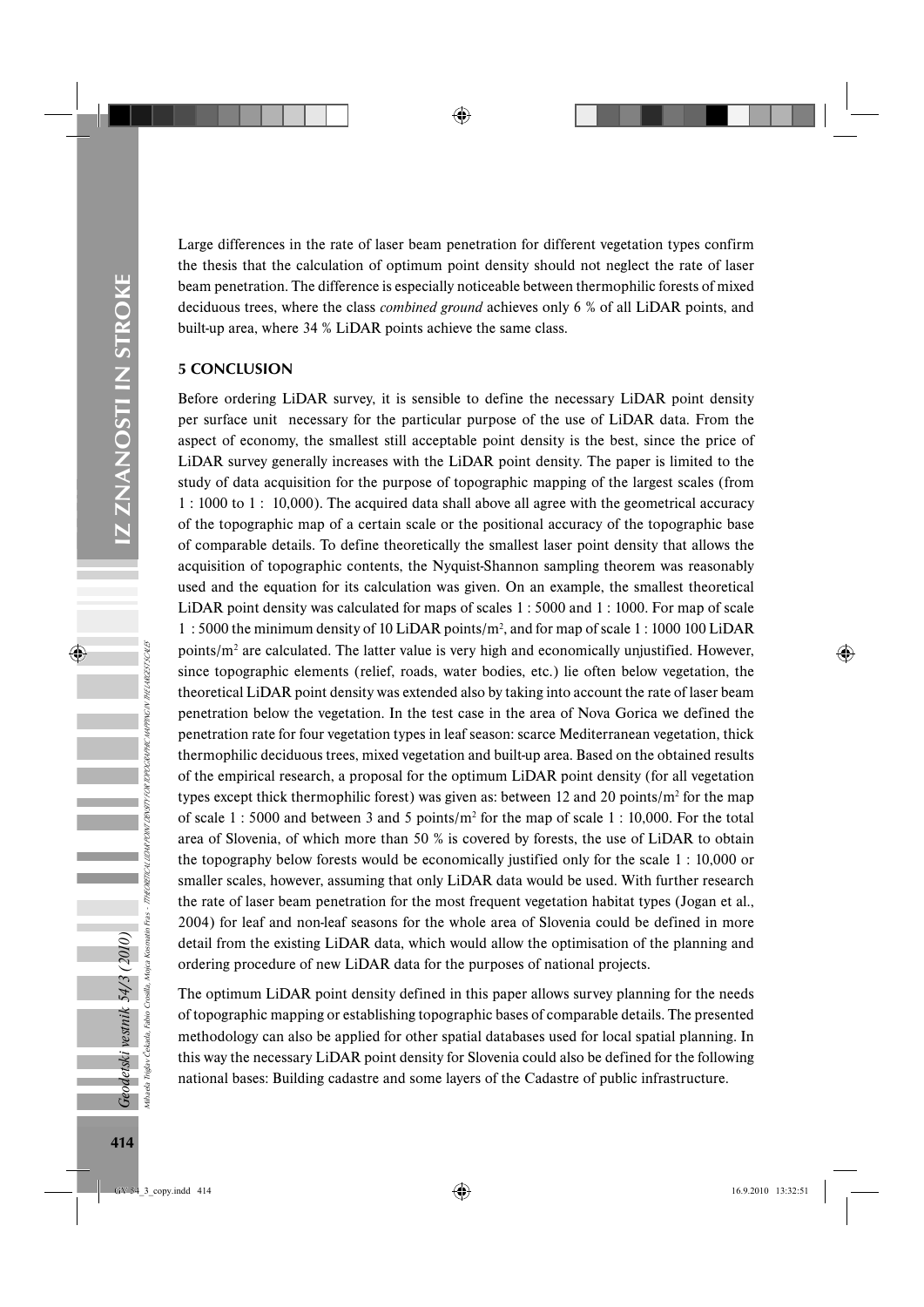## ACKNOWLEDGEMENT

In our work we used the LiDAR point cloud in the area of Nova Gorica, produced within the project INTERREG IIIA Slovenia-Italy 2000-2006 »HarmoGeo«, co-financed by EU. We gratefully acknowledge the assistance of Nataša Likar from the Municipality Nova Gorica in identifying the prevailing vegetation types at the test areas. We are also grateful to reviewers for their careful review of the paper and constructive comments.

#### Literature and sources:

Atkins, B. (2007). Modulation Transfer Function – what is it and why does it matter? http://photo.net/learn/optics/mtf/ (20. 2. 2010)

Ali, T.A. (2010). Building of robust multi-scale representations of LIDAR-based digital terrain model based on scalespace theory. Optics and Laser in Engineering, 48:3, 316-319.

Beinat, A., Crosilla, F. (2002). A generalized stochastic model for the optimal global registration of lidar range images. ISPRS Commission III Symposium 2002 "Photogrammetric Computer Vision", 9 - 13 September 2002, Graz, Austria.

Crosilla, F., Beinat, A., Visintini, D., Fico, B., Sossai, E. (2005). Likelihood and Accuracy Analysis of 3D Building Models from Airborne Laser Data. Proceedings of Italy-Canada 2005 Workshop on "3D Digital Imaging & Modelling: Application of heritage, industry, medicine & land", May 17-18, 2005, Padova, Italy.

Forlani, G., Nardinocchi, C. (2007). Adaptive filtering of aerial laser scanning data. ISPRS Workshop on Laser Scanning 2007 and SilviLaser 2007, Espoo, September 12-14, Finland.

Friess, P. 2006. Toward a rigorous methodology for airborne laser mapping. Proceedings of International Calibration and Orientation Workshop EuroCOW, 25-27 January 2006, Castelldefels, Spain.

Göpfert, W. (1987). Raumbezogene Informationssysteme. Karlsruhe: Wichmann Verlag.

Jogan, N., Kaligarič, M., Leskovar, I., Seliškar, A., Dobravec, J. (2004). Habitatni tipi Slovenije HTS 2004, ARSO, Ljubljana. http://www.arso.gov.si/narava/poro%C4%8Dila%20in%20publikacije/HabitatniTipiSlovenije2004.pdf (20. 2. 2010)

Kraus, K. (2007). Photogrammetry: Geometry from Images and Laser Scans, 2nd edition. Walter de Gruyter.

Maling, D.H. (1989). Measurements from maps: principles and methods of cartometry. Oxford: Pergamon press.

Maas, H.-G., (2003). Planimetric and height accuracy of airborne laserscanner data: User requirements and system performance. Photogrammetric Week (ur. D. Fritsch), Proceedings 49. Wichmann Verlag.

Moffiet, T., Mengersen, K., Witte, C., King, R., Denham, R. (2005). Airborne laser scanning: Exploratory data analysis indicates potential variables for classification of individual trees of forest stands according to species. ISPRS Journal of Photogrammetry & Remote Sensing, 59, 289-309.

Pravilnik o znakih za temeljne topografske načrte, (1982). Ljubljana.

Pravilnik o geodetskem načrtu. Ur.l. RS, št. 40/2004.

Reutebuch, S.E., McGaughey, R.J., Andersen, H-E., Carson, W.W. (2003). Accuracy of a high-resolution lidar terrain model under a conifer forest canopy, Can. J. Remote Sensing, 29, 5, 527-535.

Schenk, T. (2001). Modeling and analyzing systematic errors in airborne laser scanners. Technical Notes in Photogrametry N° 19, Department of Civil and Environmental Engineering and Geodetic Science, The Ohio State University, Columbus.

Shan, J., Toth, C.K. (2009). Topographic laser ranging and scanning. Taylor & Francis Group.

Skaloud, J., Lichti, D. (2006). Rigorous approach to bore-sight self-calibration in airborne laser scanning. ISPRS Journal of Photogrammetry & Remote Sensing, 61, 47-59.

Triglav-Čekada, M., Crosilla, F., Kosmatin-Fras, M. (2009). A simplified analytical model for a-priori lidar pointpositioning error estimation and a review of lidar error sources. Photogrammetric Engineering and Remote Sensing, 75:12, 1425-1439.

Triglav-Čekada, M. (2009). Optimization of the data processing methodology and accuracy analysis of airborne

Mihaela Triglav Čekada, Fabio Crosilla, Mojca Kosmatin Fras - TTHEORETICAL LIDAR POINT DENSITY FOR TOPOGRAPHIC MAPPING IN THE LARGEST SCALES

Mihaela Triglav Čekada, Fabio Crosilla, Mojca Kosmatin Fras -

TTHEORETICAL LIDAR PONVT DENSITY FOR TOPOGRAPHIC MAPPING IN THE LARGEST SCALES